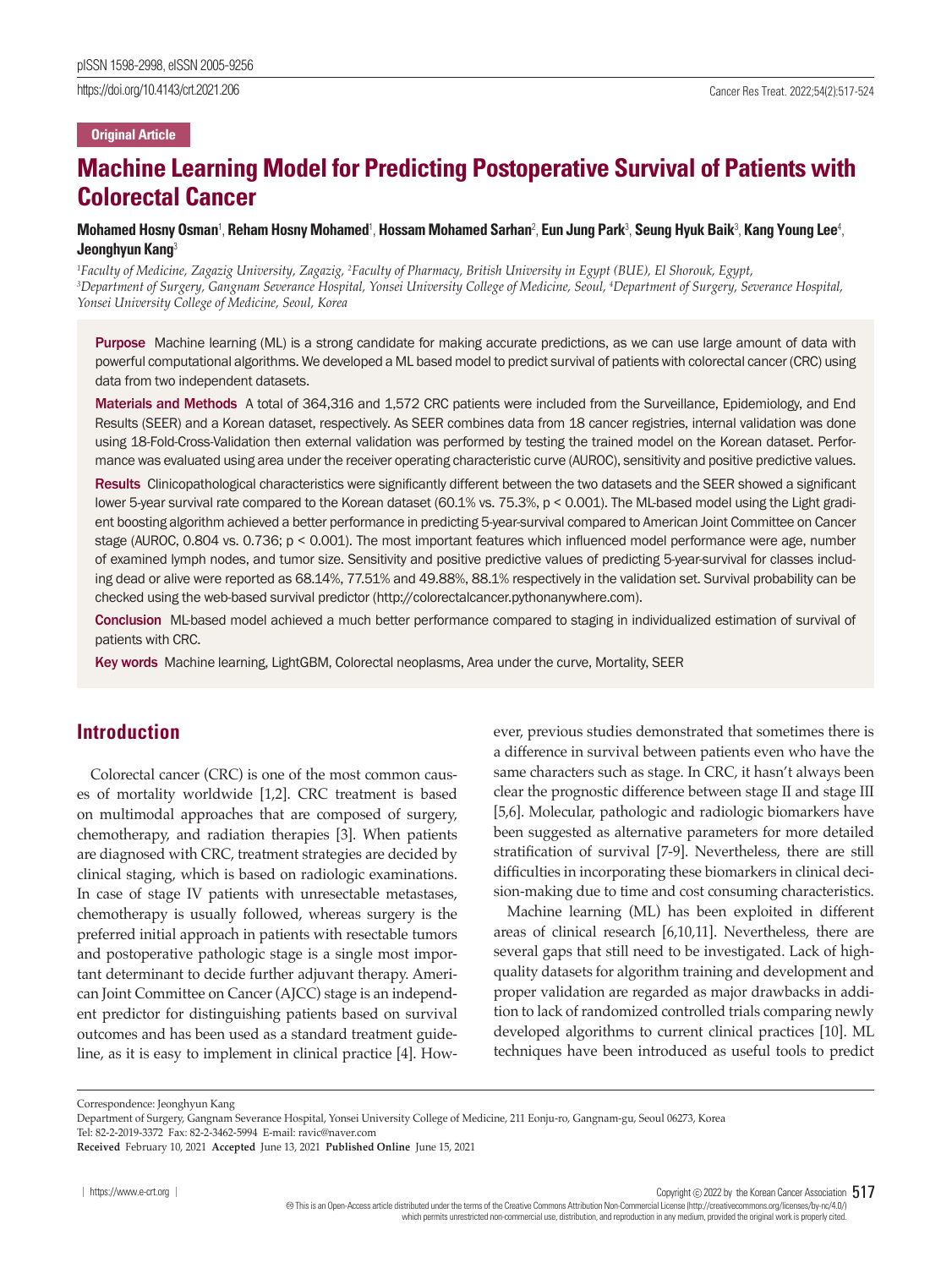mortality in different diseases, but its clinical usefulness has not been widely studied with proper external validation in patients with CRC [12].

In this study, we developed a survival prediction ML-based model using data from The Surveillance, Epidemiology, and End Results (SEER) Database of the National Cancer Institute [13]. Moreover, we externally validated the model using an independent dataset of: Gangnam Severance Hospital, Yonsei University College of Medicine (Korean) dataset.

# **Materials and Methods**

### **1. Data collection and patient characteristics**

This is a retrospective study. The SEER database of the National Cancer Institute collects cancer incidence and survival data from 18 cancer registries, encompassing approximately 27.8% of the United States population [13]. SEER-Stat software (ver. 8.3.5) was used to identify patients diagnosed between 2004 and 2015. Since tumor characteristics such as tumor size, extension, and metastasis at diagnosis were started to be recorded in SEER registry after 2004, data collected before 2004 wasn't included. Patients with CRC diagnosed and treated from 2003 and 2012 in Gangnam Severance Hospital, Yonsei University College of Medicine (Seoul, Republic of Korea) were included in the present study and allocated as a Korean dataset. All procedures performed in studies involving human participants were in accordance with the ethical standards of the institutional and/or national research committee and with the 1964 Helsinki declaration and its later amendments or comparable ethical standards.

Patients aged over 18 years old with primary CRC who underwent surgery were identified by defining the primary tumor location to include: C18.0-Cecum, C18.2-Ascending colon, C18.3-Hepatic flexure of colon, C18.4-Transverse colon, C18.5-Splenic flexure of colon, C18.6-Descending colon, C18.7-Sigmoid colon, C18.8-Overlapping lesion of colon, C18.9-Colon, NOS, C19.9-Rectosigmoid junction, C20.9- Rectum, NOS. Patients with unknown age or unknown survival months were excluded.

Patient characteristics were extracted including age at diagnosis in years, sex, tumor location, histology, grade, AJCC stage, tumor size in millimeters, number of examined lymph nodes (LN), number of positive LNs, radiation, chemotherapy, and carcinoembryonic antigen level.

In order not to lose cases with missing data, missing values were imputed using the most frequent for categorical variables and mean for continuous variables when training these algorithms: logistic regression, decision tree and, random forest. Light gradient boosting (LightGBM) didn't need this as it can handle missing data internally. To shrink the

range of continuous data with wide ranges (age and tumor size), age in years was converted into age in century (age in years/100) and tumor size in mm was converted to (tumor size in mm/100). To evaluate survival probability at different time intervals, only cases that had been adequately followed up for this time period were included. Then, survival months were binarized to either cases that survived or cases that hadn't survived this period of time.

## **2. Selection of proper machine learning algorithms**

Different machine learning algorithms were trained on part of the SEER registry called the "training set" then the trained model is tested on the remaining data called the "testing set" to predict outcome and then the prediction performance is evaluated. Tested algorithms included: Logistic Regression, Decision Tree, Random Forest, and LightGBM [14]. All used models were trained, tuned, and tested using the same methods (S1 Fig.).

# **3. Internal and external validation of machine learning algorithm**

For hyperparameter tuning, Bayesian optimization was chosen which uses the information collected at each iteration for performing the next one. It provides better optimization performance than other methods such as random search and grid search (S2 Fig.) [15].

In terms of internal validation using the SEER dataset, an internal cross-validation approach using 18-fold-crossvalidation was chosen for evaluating performance. Since the SEER dataset collects data from 18 cancer registries, dataset is partitioned into 18 splits; a split for each registry. One split is used as the testing set and the others are combined to form the training set in which each algorithm is trained with hyperparameter tuning. This procedure is conducted repeatedly, with each of the split being used once as the test set, to generate 18 models. Then the performance of the 18 corresponding results is averaged to evaluate model performance [16]. In terms of external validation, the algorithm was trained on the SEER registry then validated on the Korean dataset.

To assess model performance, different metrics were calculated including area under the receiver operating characteristic curve (AUROC) and accuracy at each survival period. Also, positive predictive value, sensitivity, and F1 score for each class were calculated. AUROC is a performance index that is independent of any particular threshold and its values range between 0.5 and 1.0, with 0.5 indicating random chance and 1.0 indicates perfect classification [17].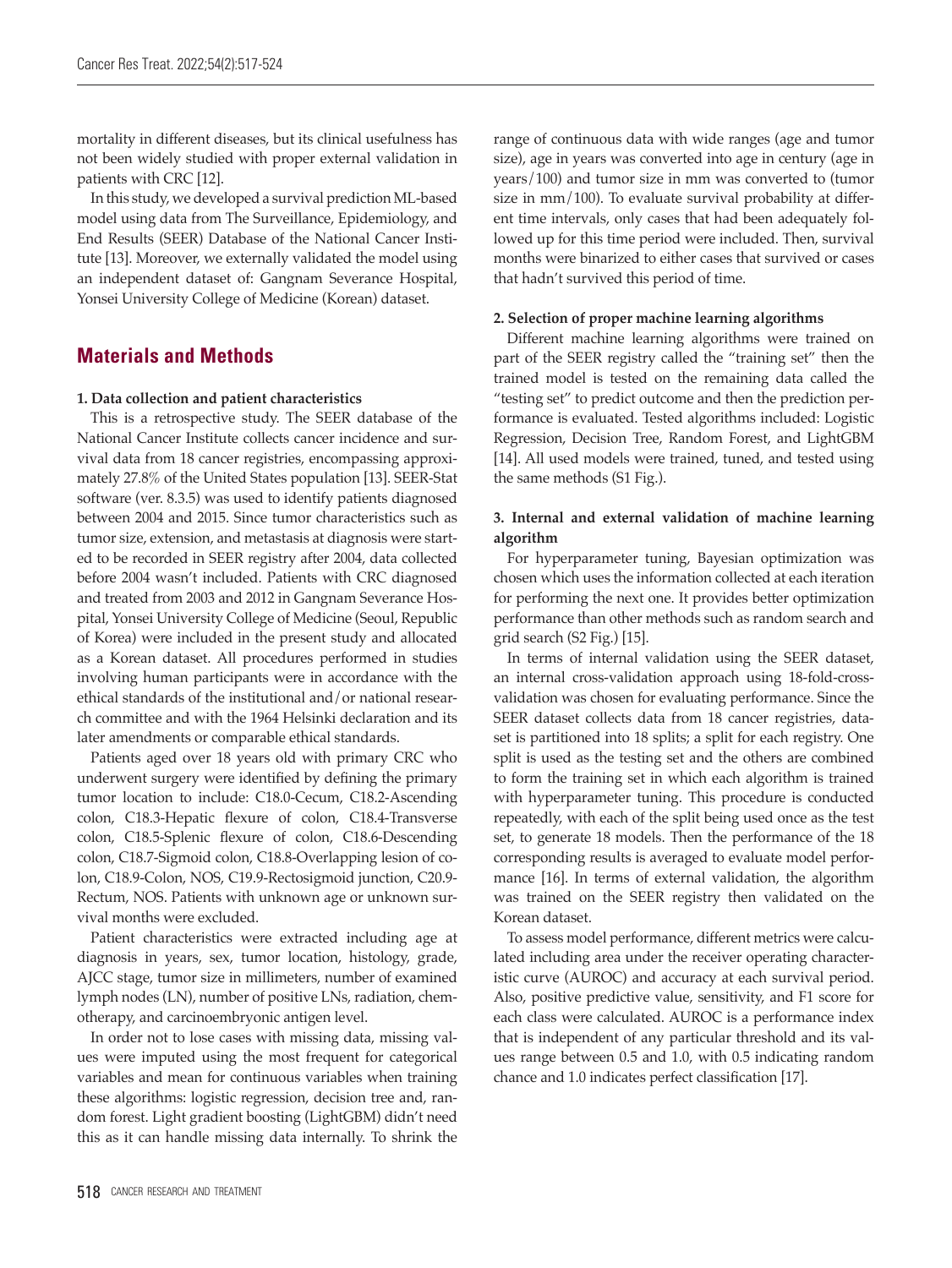|                       | <b>SEER</b> dataset<br>$(n=364,316)$ | Korean dataset<br>$(n=1,572)$ | p-value |
|-----------------------|--------------------------------------|-------------------------------|---------|
| Years of diagnosis    | 2004-2015                            | 2003-2012                     |         |
| Last follow up date   | 2016                                 | 2019                          |         |
| Age (yr)              | 67.0±13.7                            | $61.6 \pm 11.9$               | < 0.001 |
| <b>Sex</b>            |                                      |                               |         |
| Male                  | 188,549 (51.8)                       | 965(61.4)                     | < 0.001 |
| Female                | 175,767 (48.2)                       | 607(38.6)                     |         |
| <b>Tumor</b> location |                                      |                               |         |
| Colon                 | 264,288 (72.5)                       | 939 (59.7)                    | < 0.001 |
| Rectum                | 100,028 (27.5)                       | 618 (39.3)                    |         |
| Missing               |                                      | 15(1.0)                       |         |
| Histology             |                                      |                               |         |
| Adenocarcinoma        | 326,628 (89.7)                       | 1,383 (88.0)                  | 0.308   |
| Other histology       | 37,688 (10.3)                        | 146 (9.3)                     |         |
| Missing               |                                      | 43(2.7)                       |         |
| <b>Stage</b>          |                                      |                               |         |
| Stage I               | 90,647 (24.9)                        | 318 (20.2)                    | < 0.001 |
| Stage II              | 96,337 (26.4)                        | 443 (28.2)                    |         |
| Stage III             | 100,478 (27.6)                       | 535 (34.0)                    |         |
| Stage IV              | 44,161 (12.1)                        | 180 (11.5)                    |         |
| Missing               | 32,693 (9.0)                         | 96(6.1)                       |         |
| Grade <sup>a)</sup>   |                                      |                               |         |
| Grade I               | 34,608 (9.5)                         | 237(15.1)                     | < 0.001 |
| Grade II              | 230,595 (63.3)                       | 1,101(70.0)                   |         |
| Grade III             | 56,079 (15.4)                        | 45(2.9)                       |         |
| Grade IV              | 8,150(2.2)                           | 73 (4.6)                      |         |
| Missing               | 34,884 (9.6)                         | 116(7.4)                      |         |
| Tumor size (mm)       | 44.9±34.4                            | 43.8±23.4                     | < 0.001 |
| No. of examined LNs   | $15.0 \pm 11.0$                      | $21.0 \pm 17.9$               | < 0.001 |
| $<12$                 | 127,245 (35.4)                       | 397 (25.4)                    | < 0.001 |
| $\geq 12$             | 226,543 (63.1)                       | 1,167(74.5)                   |         |
| Unknown               | 5,218(1.5)                           | 2(0.1)                        |         |
| No. of positive LNs   | $1.6 \pm 3.6$                        | $1.8 + 4.0$                   | < 0.001 |
| $CEA^{b}$             |                                      |                               |         |
| Low                   | 109,429 (30.0)                       | 987 (62.8)                    | < 0.001 |
| High                  | 80,015 (22.0)                        | 507 (32.3)                    |         |
| Missing               | 174,872 (48.0)                       | 78 (5.0)                      |         |
| Radiation             |                                      |                               |         |
| Yes                   | 43,087 (11.8)                        | 280 (17.8)                    | < 0.001 |
| No/Unknown            | 321,229 (88.2)                       | 1,292(82.2)                   |         |
| Chemotherapy          |                                      |                               |         |
| Yes                   | 124,894 (34.3)                       | 983 (62.5)                    | < 0.001 |
| No/Unknown            | 239,422 (65.7)                       | 589 (37.5)                    |         |

Values are presented as mean±SD or number (%). CEA, carcinoembryonic Antigen; LN, lymph node; SD, standard deviation; SEER, Surveillance, Epidemiology, and End Results. <sup>a)</sup>Histologic grade: G1, well differentiated; G2, moderately differentiated; G3, poorly differentiated; G4, undifferentiated, b)High: CEA ≥ 5, low: CEA < 5.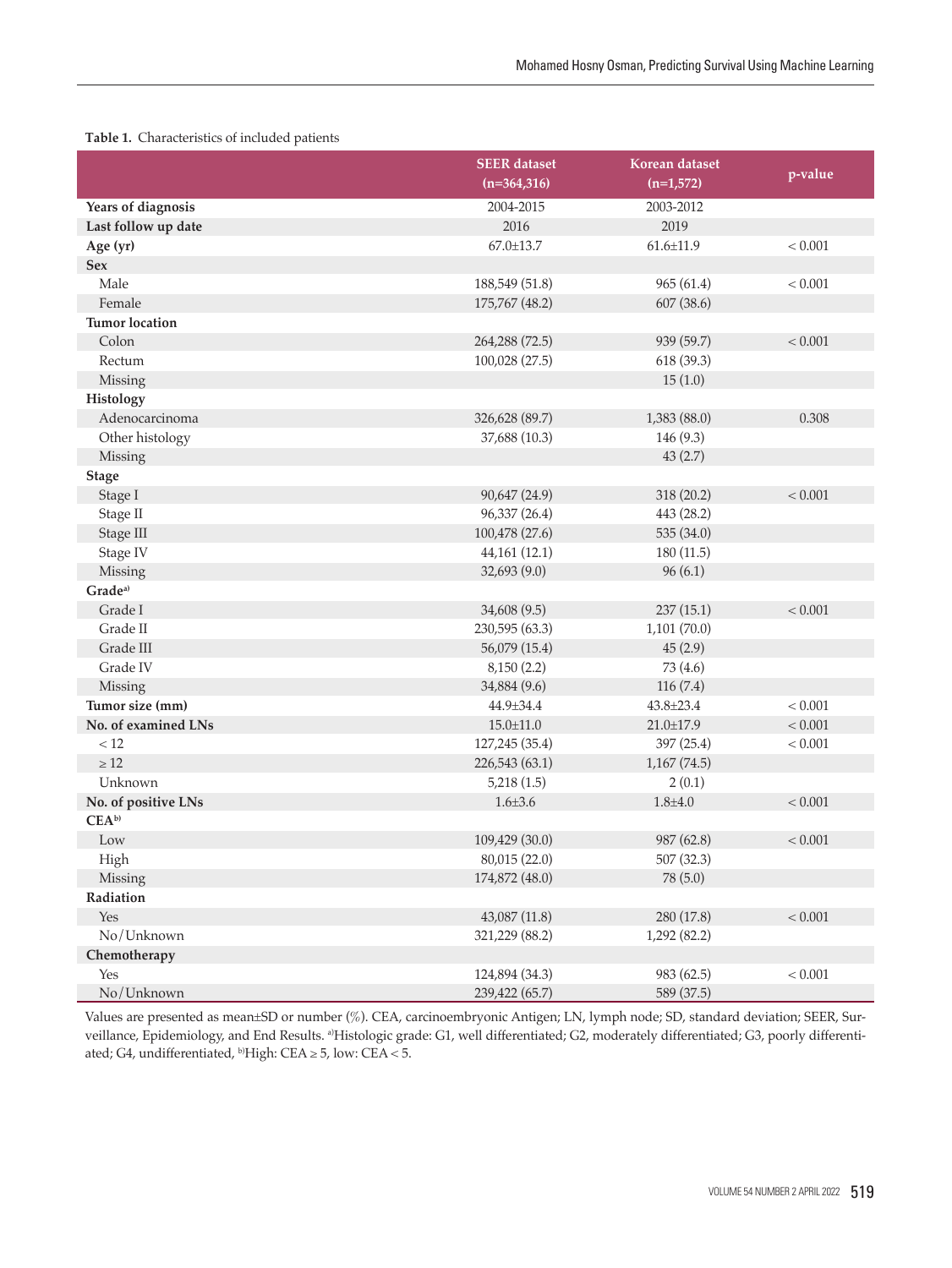#### **4. Web-based survival prediction**

We developed survival prediction web-based application on the result of this work. The web-based survival predictor (http://colorectalcancer.pythonanywhere.com) was deployed using Flask (ver. 1.0). This site is a web-based program freely available online.

#### **5. Statistical analysis**

Differences in the distribution of categorical variables were compared using the chi-square test. Non-parametric Mann-Whitney was used to compare the differences between continuous variable [18]. Univariate survival analysis was estimated using the Kaplan-Meier method and log-rank test was used to compare survival of different subgroups. Significant differences between the two AUROC curves were calculated using the method of Hanley and McNeil [17].

Most of the analyses were performed using Python 3.7. Data preprocessing was done using pandas 0.24. Bayesian optimization was performed using scikit-optimize package. Machine learning algorithms were trained and tested using Scikit-learn 0.20 library except LightGBM in which Light-GBM 2.2 package was used. Survival analysis was done using lifelines 0.22. Chi-square test and Mann-Whitney tests were calculated using SPSS software ver. 20.0 (IBM Corp., Armonk, NY). A two-sided p < 0.05 was considered statistically significant.

# **Results**

The number of identified patients was 364,316 in the SEER registry and 1,572 in the Korean dataset with median age at



**Fig. 1.** Comparison of 5-year overall survival between Surveillance, Epidemiology, and End Results (SEER) dataset and

diagnosis of 68 and 62 years, respectively. Among 12 variables included in this study, all parameters except histology showed significant difference between the SEER and the Korean datasets (Table 1).

There were about  $0\%$ -48% and  $0.1\%$ -7.4% of missing values in the SEER and the Korean dataset respectively. Missing rate was different according to the respective variables between the two datasets (S3 Fig.). The SEER showed significantly lower overall survival rate than that of the Korean dataset (Fig. 1, S4 Table). When comparing survival of each stage respectively, the SEER had lower overall survival rate compared to the Korean dataset in all stages (all  $p < 0.05$ ) (S5 Fig.). Kaplan-Meier analysis showed significant differences between subgroup of each features in both the SEER and Korean datasets (S6 Fig.).

In order to find the highest-performing algorithm, they

| wucan ualasci           |                          |                                                                       |          |                                                    |  |
|-------------------------|--------------------------|-----------------------------------------------------------------------|----------|----------------------------------------------------|--|
| <b>Survival periods</b> |                          | Internal validation using 18-fold<br><b>CV</b> on <b>SEER</b> dataset |          | <b>External validation using</b><br>Korean dataset |  |
|                         | Accuracy<br>(average±SD) | <b>AUC</b><br>(average±SD)                                            | Accuracy | <b>AUC</b>                                         |  |
|                         | 76.33±2.89               | $83.26 \pm 1.46$                                                      | 80.08    | 82.55                                              |  |
| $\mathfrak{D}$          | 75.63±1.89               | $82.45 \pm 1.12$                                                      | 78.16    | 83.62                                              |  |
| 3                       | 75.37±1.79               | $81.98 \pm 1.17$                                                      | 77.69    | 81.02                                              |  |
| 4                       | 74.87±1.42               | $81.83 \pm 1.22$                                                      | 76.41    | 80.52                                              |  |
| 5                       | 74.45±1.56               | $81.71 \pm 1.36$                                                      | 75.20    | 80.46                                              |  |
| 6                       | 74.08±1.28               | $81.59 \pm 1.17$                                                      | 74.57    | 78.75                                              |  |
| 8                       | 73.99±1.59               | $81.91 \pm 1.42$                                                      | 73.67    | 78.76                                              |  |
| 10                      | 74.26±1.41               | $82.82 + 1.20$                                                        | 74.21    | 77.72                                              |  |

**Table 2.** Comparing AUROC and accuracy of light gradient boosting algorithm with Bayesian optimization using SEER dataset and Korean dataset

AUC, area under ther curve; AUROC, area under the receiver operating characteristics; CV, cross validation; SD, standard deviation; SEER, Surveillance, Epidemiology, and End Results.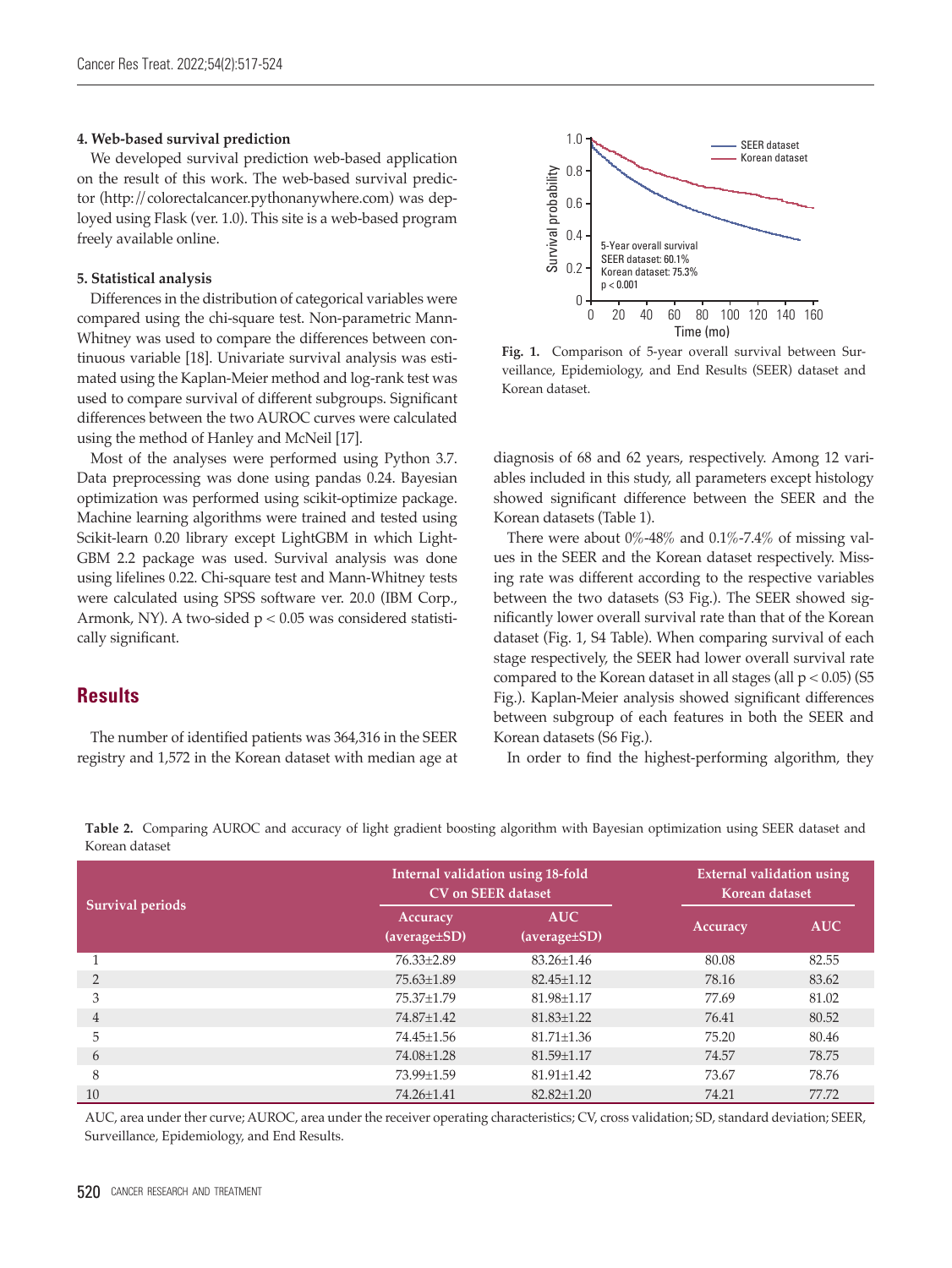

**Fig. 2.** Comparison of receiver operating characteristic curve using 5-year survival in the training, internal validation and

were trained and tested on SEER dataset to predict survival using 5-fold-cross-validation. The differences in performance between the four algorithms (logistic regression, Decision Tree, Random Forest, and LightGBM) was small in terms of AUROC with a maximum difference of 2.1% (S7 Table). The difference between LightGBM and logistic regression which is commonly used in statistics ranged from 1.3% to 1.5%. A previous study comparing different algorithms revealed LightGBM as the best among other algorithms in terms of accuracy, precision, and AUROC [19]. Taking these into consideration, LightGBM was used as the algorithm of choice for creating the model and for the internal and external validation.

To evaluate the prognostic value of each feature alone, a univariate modeling in the SEER registry was constructed in which each feature alone is used to predict survival at different time periods. When evaluating each feature using internal validation, age at diagnosis had the highest performance when predicting 1-year survival with AUROC of 0.689 (95% confidential interval [CI], 0.673 to 0.705). When predicting all other survival periods, stage had the highest AUROC among all other features with 0.696 (95% CI, 0.683 to 0.709) and 0.667 (95% CI, 0.652 to 0.682) for 5- and 10-year survival, respectively (S8 Table). In external validation using the Korean dataset, stage had the highest prediction performance in all survival periods with AUROC of 0.751 for 1-year survival and 0.702 for 10-year surival (S9 Table).

In terms of internal validation, the model achieved average AUROC of 0.817 (95% CI, 0.803 to 0.831) and 0.828 (95% CI, 0.816 to 0.840) for predicting 5- and 10-year survival respectively. The average accuracy of predicting 1-year sur-



**Fig. 3.** Feature importance selection in respective survival time

**Table 3.** Comparing area under the receiver operating characteristics between light gradient boosting algorithm with Bayesian optimization and AJCC staging using validation Korean dataset

| <b>Survival periods</b> |       | AJCC stage LGB algorithm | p-value |
|-------------------------|-------|--------------------------|---------|
| 1                       | 75.13 | 82.55                    | 0.002   |
| $\mathfrak{D}$          | 76.66 | 83.62                    | < 0.001 |
| 3                       | 75.14 | 81.02                    | < 0.001 |
| $\overline{4}$          | 75.15 | 80.52                    | 0.001   |
| 5                       | 73.67 | 80.46                    | < 0.001 |
| 6                       | 72.46 | 78.75                    | 0.001   |
| 8                       | 71.54 | 78.76                    | 0.002   |
| 10                      | 70.28 | 77.72                    | 0.017   |

AJCC, American Joint Committee on Cancer; LGB algorithm, light gradient boosting algorithm.

vival and 5-year survival was 0.763 (95% CI, 0.734 to 0.792) and 0.744 (95% CI, 0.728 to 0.760), respectively. In terms of external validation, the model trained on the SEER registry and validated on the Korean dataset achieved AUROC of 0.825 and 0.804 and accuracy of 0.800 and 0.750 when predicting 1 and 5-year survival respectively (Table 2, Fig. 2). Aside from 2-year survival in which AUROC of external validation was higher than internal validation (0.824 vs. 0.836), the difference in performance between internal and external validation in terms of AUROC ranged from 0.71% to 5.1% and was the highest in 10-year survival and the lowest in 1-year survival (Table 2).

The most important features which influenced model performance in predicting survival were age at diagnosis, the number of examined LNs, and tumor size (Fig. 3).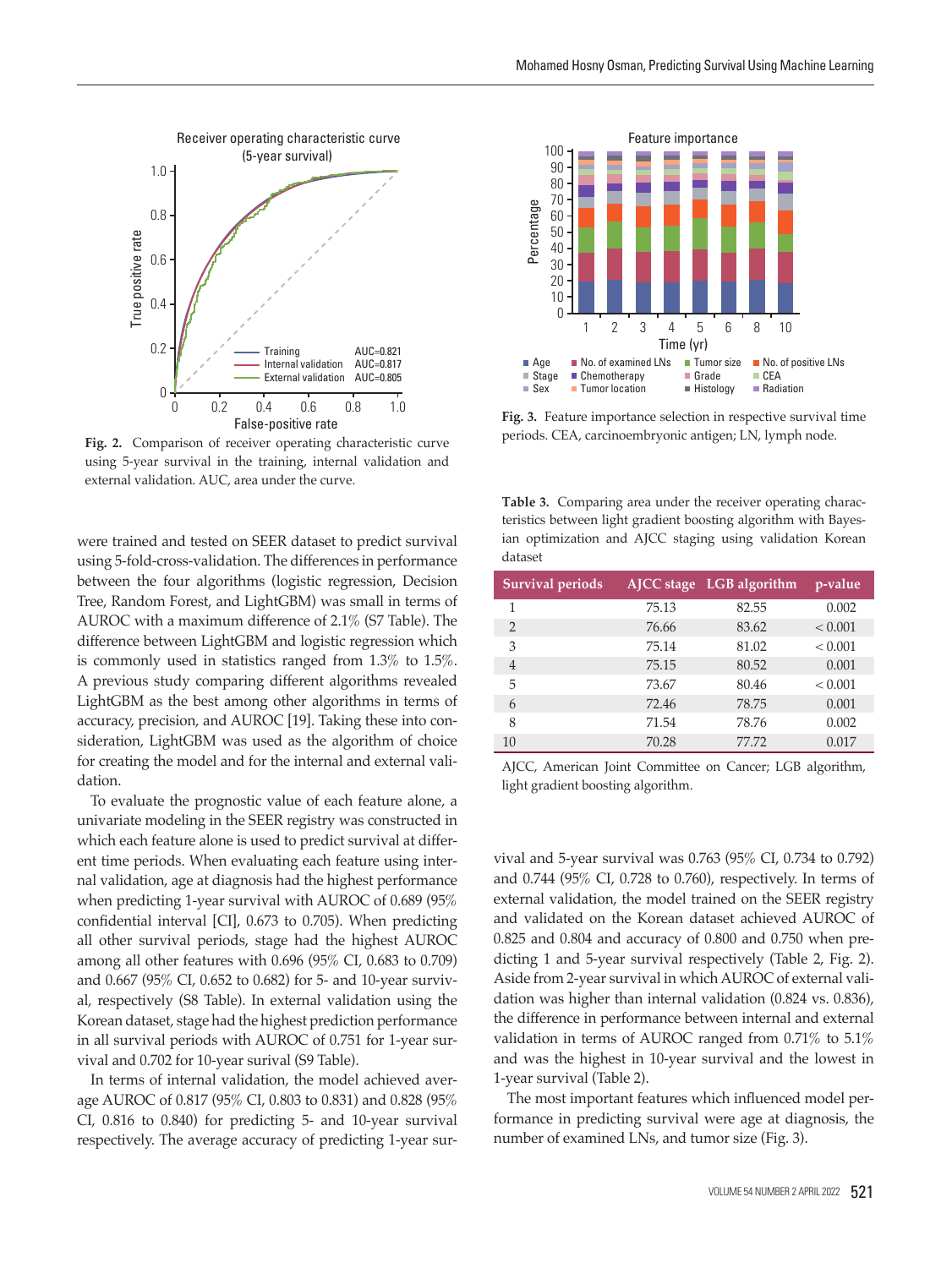The model showed a significant higher performance in predicting survival compared to the stage with  $p < 0.05$  in all time periods. Especially, in predicting 5-year survival, the model achieved better AUROC than the stage (0.804 vs. 0.736,  $p < 0.001$ ) (Table 3).

The model was able to maintain a good class balance when predicting 5-year-survival with sensitivity for both classes such as dead or alive of 69.28% and 77.78% in internal validation and 68.14% and 77.51% in external validation (S10 Table). Positive predictive value for both classes were 67.0% and 79.67% in internal validation and 49.88% and 88.1% in external validation when predicting 5-year-survival (S10 Table).

# **Discussion**

Our study demonstrated that ML-based model using LightGBM developed using clinical data from SEER database can produce robust predictive model of survival in patients with CRC, and that this model was shown to outperform significantly the current gold standard in the form of AJCC stage. Thus, we believe that ML model have the potential to significantly improve individualized estimation of survival.

A previous study demonstrated that machine-learned Bayesian belief network accurately estimated overall survival with AUROC of 0.85 in colon cancer patients based on clinical data from 146,248 patients from the SEER registry [12]. However, these models were validated using only internal cross-validation, without independent external validation. It is an important issue to demonstrate generalizability of ML model. In our study, the two cohort used for development and validation of algorithm showed markedly differences in terms of ethnicity, clinicopathological variables and especially overall survival rates. Although we cannot explain the exact reason of survival gap, the fact that Korean dataset was derived from a tertiary referral center specialized for treatment of patients with CRC could be one of the reasons. However, the reason might be multifactorial, and differences in mortality by race are also seen in data analyzed within the United States, that mortality rate of CRC from 2013 to 2017 were 19.0%, 13.8%, and 9.5% for non-Hispanic black, non-Hispanic white and Asian/Pacific Islander, respectively [20]. In general, huge difference for survival outcomes can be a disadvantage when comparing two groups in a conventional clinical study. In contrast, a consistent performance of our new ML model when applying to datasets with such different baseline characteristics could be an evidence of the robustness and generalizability of our model.

Analysis using large scale clinical dataset has been regarded as a good way to reduce a selection bias. Nevertheless, a

lot of missing data can occur in reporting and collecting systems based databases. In our analysis, the SEER registry had a higher percentage of missing values in different features. If we wanted to undergo conventional linear regression based multivariable analysis, these missing values had better be omitted before entering into a statistical analysis. Excluding cases with missing data would reduce included number of patients and could be an important source of selection bias. On the other hand, there are different methods for imputing missing values in order not to lose valuable information [21].

In terms of feature importance, age, number of examined LNs, and tumor size were the most important prognostic features for survival prediction than the AJCC stage. It is undeniable that several reports have proven that age, and examined number of LNs are meaningful as prognostic predictors in CRC [22,23]. With respect to tumor size, although a recent study demonstrated that tumor size had a high prognostic value of survival in T1 colon cancer, this discriminatory power did not last with more advanced T stages [24], and tumor size wasn't found to be a significant factor to predict survival outcomes in other studies [25,26]. Although it is impossible to rule out the possibility that these three variables play certain roles in predicting survival outcomes in patients with CRC, the evidence published to date does not support the use of these parameters in the AJCC stage or current clinical practice [3,4]. Interestingly, the LightGBM didn't consider stage as one of the most important factors when it comes to feature importance despite the stage showed higher AUROC values in the univariate analysis depicted in S8 and S9 Tables compared to other variables. One of the distinguishing characteristics of ML or artificial intelligence approaches is that we cannot inspect or explain how the algorithm works [10].

Several limitations should be acknowledged as this study is retrospective and selection bias cannot be completely avoided. We included 12 elementary clinicopathological variables to develop and validate a new ML model. Clinical significance of lymphovascular invasion, perineural invasion, or circumferential resection margin status in colon and rectal cancer respectively have been investigated already in various studies [26-28]. However, we couldn't include those information in our prediction model as they weren't reported in the SEER database. Moreover, many researchers tried to incorporate radiologic and molecular information in estimating survival outcomes [29,30]. Incorporating these additional features could improve performance of predictive models which should be investigated in the future. On the other hand, technical requirements when it comes to genomic and transcriptomic data demand additional cost and time. In this regard, our model had its own clinical benefit because of using only relatively easy-to-get clinicopathological data. Moreover, including more than 360,000 patients along with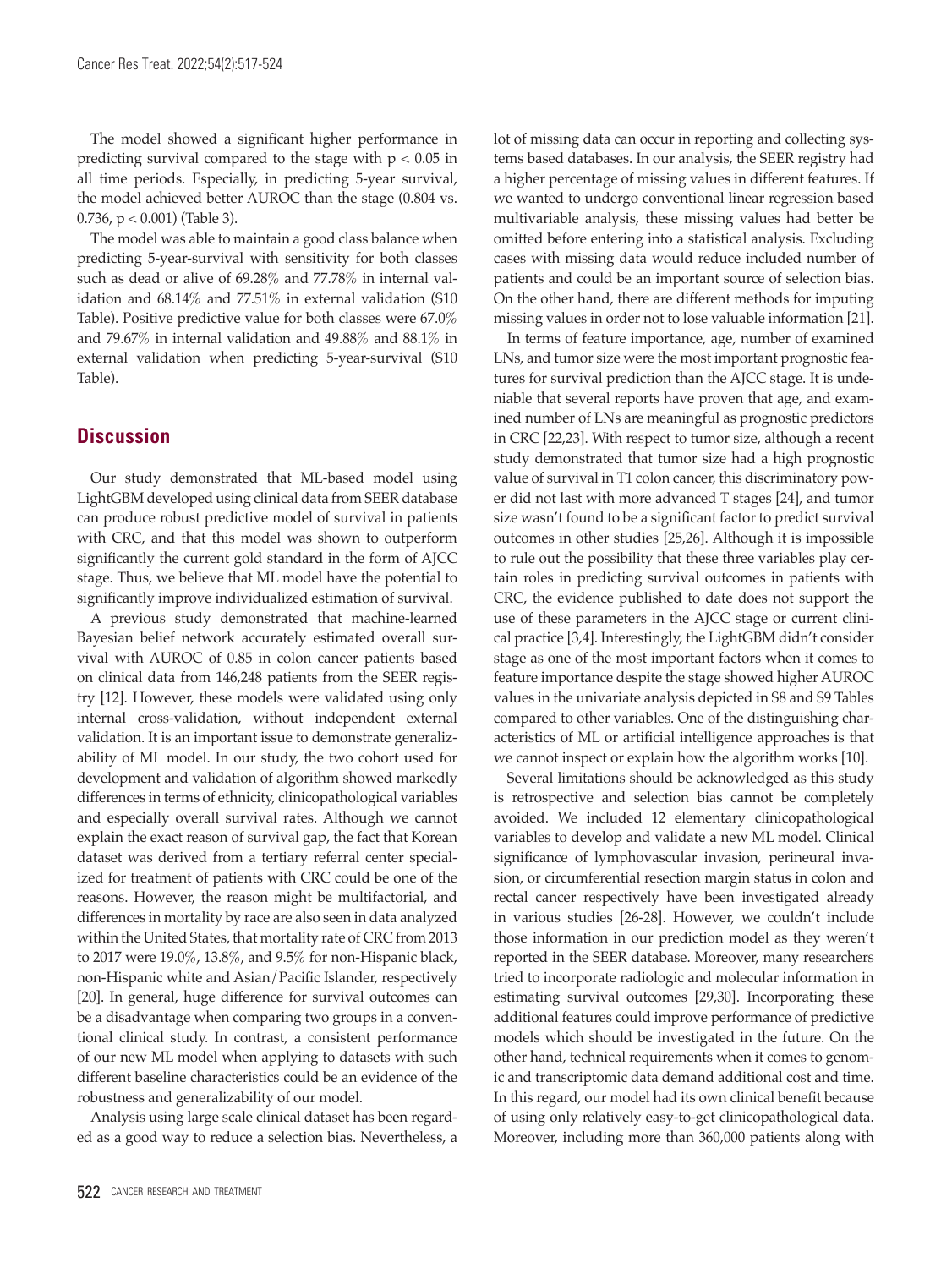an external validation using a different registry and using Bayesian optimization when tuning parameters can build a robust model. Also, a web-based prediction platform was developed to provide easy access to help patients and physicians to benefit from this model in clinical practice.

In conclusion, a ML-based prediction model was developed for predicting survival of CRC patient. The model achieved a significant better performance that the AJCC stage. Clinical usefulness of further detailed stratification should be evaluated using data from prospective studies.

#### **Electronic Supplementary Material**

Supplementary materials are available at Cancer Research and Treatment website (https://www.e-crt.org).

#### **Ethical Statement**

This study was approved by the institutional review board of Gangnam Severance Hospital, Yonsei University College of Medicine (Seoul, Republic of Korea) (Approval number: 3-2020-0018). The need to obtain informed consent was waived for this retrospective study.

#### **Author Contributions**

Conceived and designed the analysis: Osman MH, Kang J.

Collected the data: Mohamed RH, Sarhan HM, Park EJ, Baik SH, Lee KY, Kang J.

Contributed data or analysis tools: Mohamed RH, Lee KY, Kang J. Performed the analysis: Osman MH, Kang J. Wrote the paper: Osman MH, Kang J.

#### **Conflicts of Interest**

Conflict of interest relevant to this article was not reported.

# **References**

- 1. Siegel RL, Miller KD, Jemal A. Cancer statistics, 2019. CA Cancer J Clin. 2019;69:7-34.
- 2. Jung KW, Won YJ, Kong HJ, Lee ES. Cancer statistics in Korea: incidence, mortality, survival, and prevalence in 2016. Cancer Res Treat. 2019;51:417-30.
- 3. NCCN guidelines [Internet]. Plymouth Meeting, PA: National Comprehensive Cancer Network; 2019 [cited 2020 Mar 3]. Available from: https://www.nccn.org/professionals/physician\_gls/default.aspx.
- 4. Edge SB, Compton CC. The American Joint Committee on Cancer: the 7th edition of the AJCC cancer staging manual and the future of TNM. Ann Surg Oncol. 2010;17:1471-4.
- 5. Li J, Guo BC, Sun LR, Wang JW, Fu XH, Zhang SZ, et al. TNM staging of colorectal cancer should be reconsidered by T stage weighting. World J Gastroenterol. 2014;20:5104-12.
- 6. Skrede OJ, De Raedt S, Kleppe A, Hveem TS, Liestol K, Maddison J, et al. Deep learning for prediction of colorectal cancer outcome: a discovery and validation study. Lancet. 2020;395:350-60.
- 7. Zhang JX, Song W, Chen ZH, Wei JH, Liao YJ, Lei J, et al. Prognostic and predictive value of a microRNA signature in stage II colon cancer: a microRNA expression analysis. Lancet Oncol. 2013;14:1295-306.
- 8. Haruki K, Kosumi K, Li P, Arima K, Vayrynen JP, Lau MC, et al. An integrated analysis of lymphocytic reaction, tumour molecular characteristics and patient survival in colorectal cancer. Br J Cancer. 2020;122:1367-77.
- 9. Dercle L, Lu L, Schwartz LH, Qian M, Tejpar S, Eggleton P, et al. Radiomics response signature for identification of metastatic colorectal cancer sensitive to therapies targeting EGFR pathway. J Natl Cancer Inst. 2020;112:902-12.
- 10. Le Berre C, Sandborn WJ, Aridhi S, Devignes MD, Fournier

L, Smail-Tabbone M, et al. Application of artificial intelligence to gastroenterology and hepatology. Gastroenterology. 2020;158:76-94.

- 11. Reichling C, Taieb J, Derangere V, Klopfenstein Q, Le Malicot K, Gornet JM, et al. Artificial intelligence-guided tissue analysis combined with immune infiltrate assessment predicts stage III colon cancer outcomes in PETACC08 study. Gut. 2020;69:681-90.
- 12. Stojadinovic A, Bilchik A, Smith D, Eberhardt JS, Ward EB, Nissan A, et al. Clinical decision support and individualized prediction of survival in colon cancer: Bayesian belief network model. Ann Surg Oncol. 2013;20:161-74.
- 13. SEER Cancer Statistics Review, 1975-2016 [Internet]. Bethesda, MD: National Cancer Institute; 2019 [cited 2021 Jul 8]. Available from: https://seer.cancer.gov/csr/1975\_2016/.
- 14. Deist TM, Dankers F, Valdes G, Wijsman R, Hsu IC, Oberije C, et al. Machine learning algorithms for outcome prediction in (chemo)radiotherapy: an empirical comparison of classifiers. Med Phys. 2018;45:3449-59.
- 15. Czarnecki WM, Podlewska S, Bojarski AJ. Robust optimization of SVM hyperparameters in the classification of bioactive compounds. J Cheminform. 2015;7:38.
- 16. Steyerberg EW, Harrell FE Jr. Prediction models need appropriate internal, internal-external, and external validation. J Clin Epidemiol. 2016;69:245-7.
- 17. Hanley JA, McNeil BJ. The meaning and use of the area under a receiver operating characteristic (ROC) curve. Radiology. 1982;143:29-36.
- 18. Elsebaie MA, Amgad M, Elkashash A, Elgebaly AS, Ashal G, Shash E, et al. Management of low and intermediate risk adult rhabdomyosarcoma: a pooled survival analysis of 553 patients. Sci Rep. 2018;8:9337.